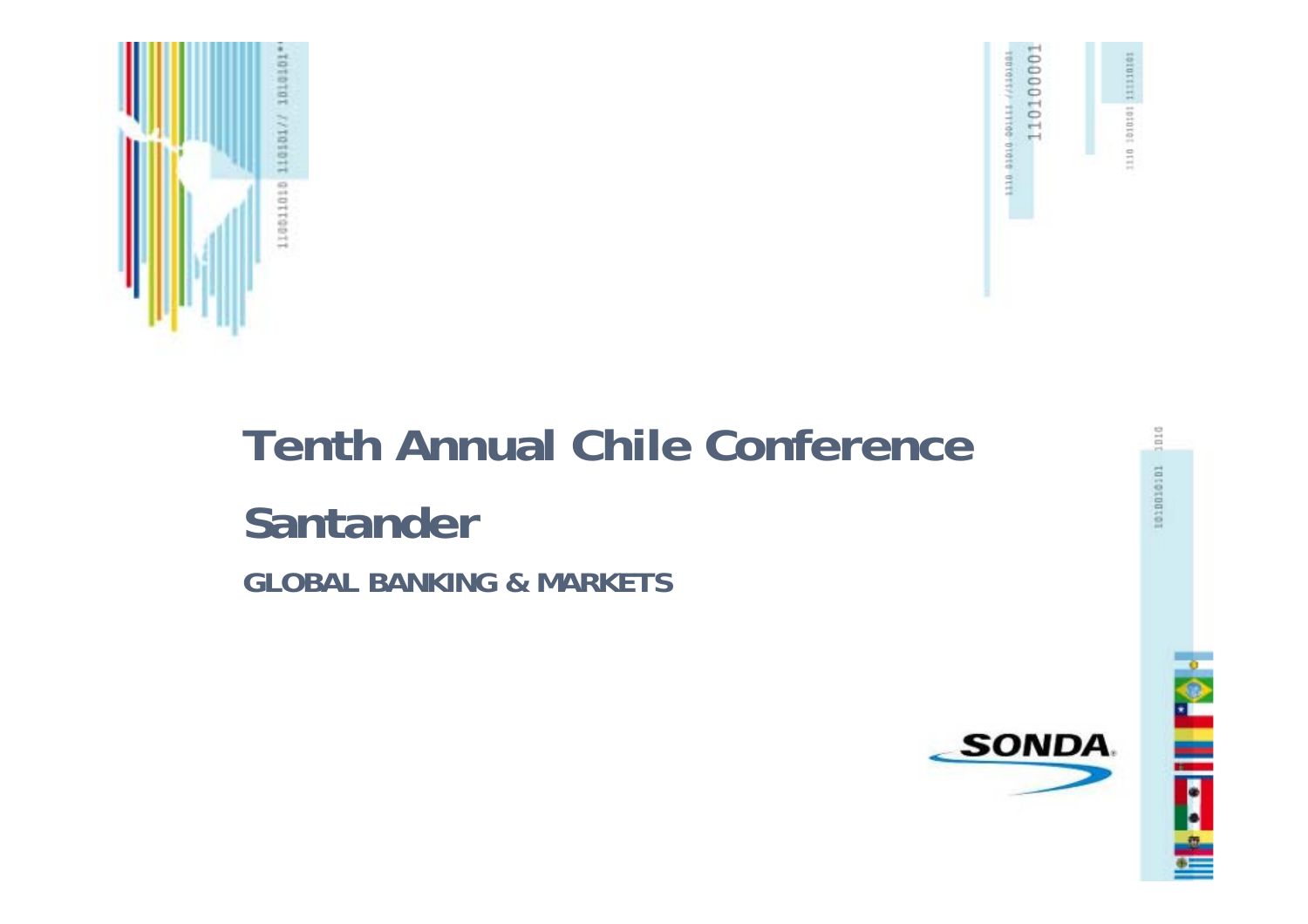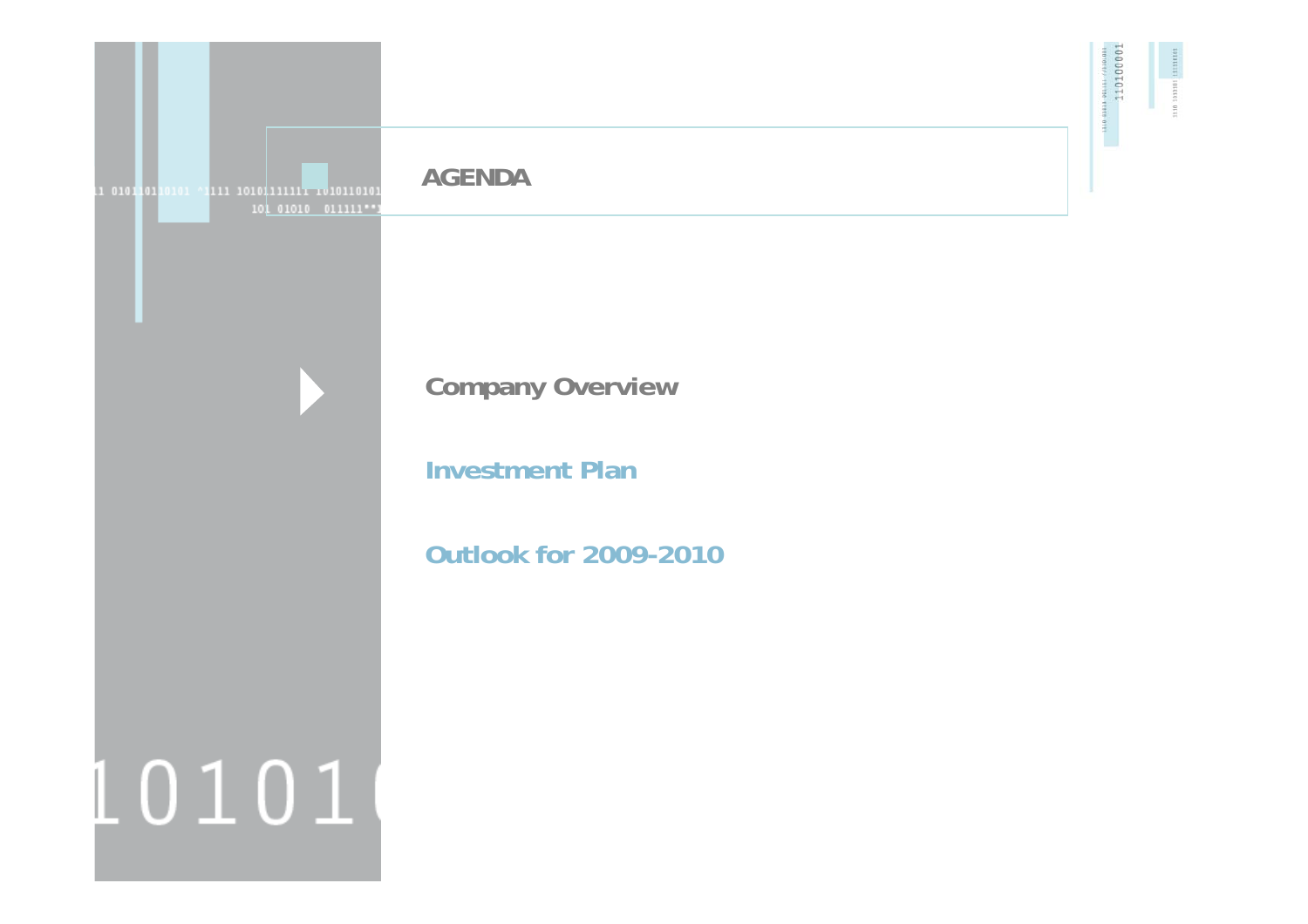

Largest Latin American IT Services Network

Founded in 1974, 35 years of experience

A public company since November 2006

Present in 9 countries across Latin America

Over 8,000 IT systems professionals

US\$ 671 million in Revenues in 2008

US\$ 89 million in Cash and -US\$ 37 million in Net Debt for 1H09



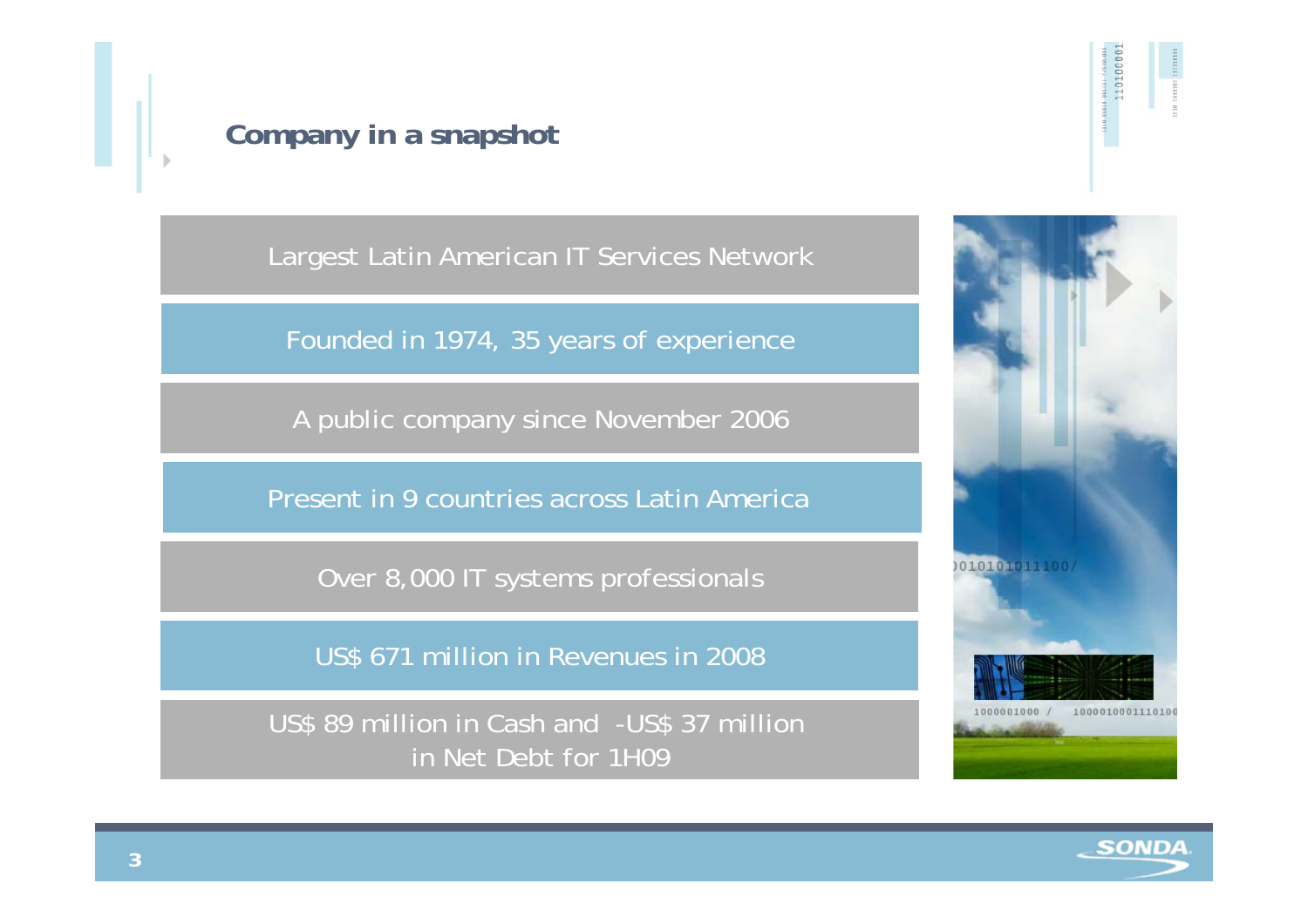# **Complete offer in the main IT segments**

Leading regional IT solution provider with a full offer in the main segments of the IT industry

The only LatAm-controlled company with an extensive regional network







| <b>IT Services</b>                    | <b>Applications</b>                     | <b>Platforms</b>                                        |  |  |
|---------------------------------------|-----------------------------------------|---------------------------------------------------------|--|--|
| Outsourcing                           | Software solutions                      | <b>Servers</b>                                          |  |  |
| IT management and support             | Industry-specific solutions             | <b>PCs</b>                                              |  |  |
| Projects and systems                  | Development of tailor-<br>made software | Printers                                                |  |  |
| integration                           |                                         | Storage and back-up                                     |  |  |
| <b>Professional services</b>          | Implementation, support,                | Communications equipment                                |  |  |
| Specialized consultancy and<br>advice | maintenance and<br>updating of versions | Basic software (data bases,<br>operating systems, etc.) |  |  |

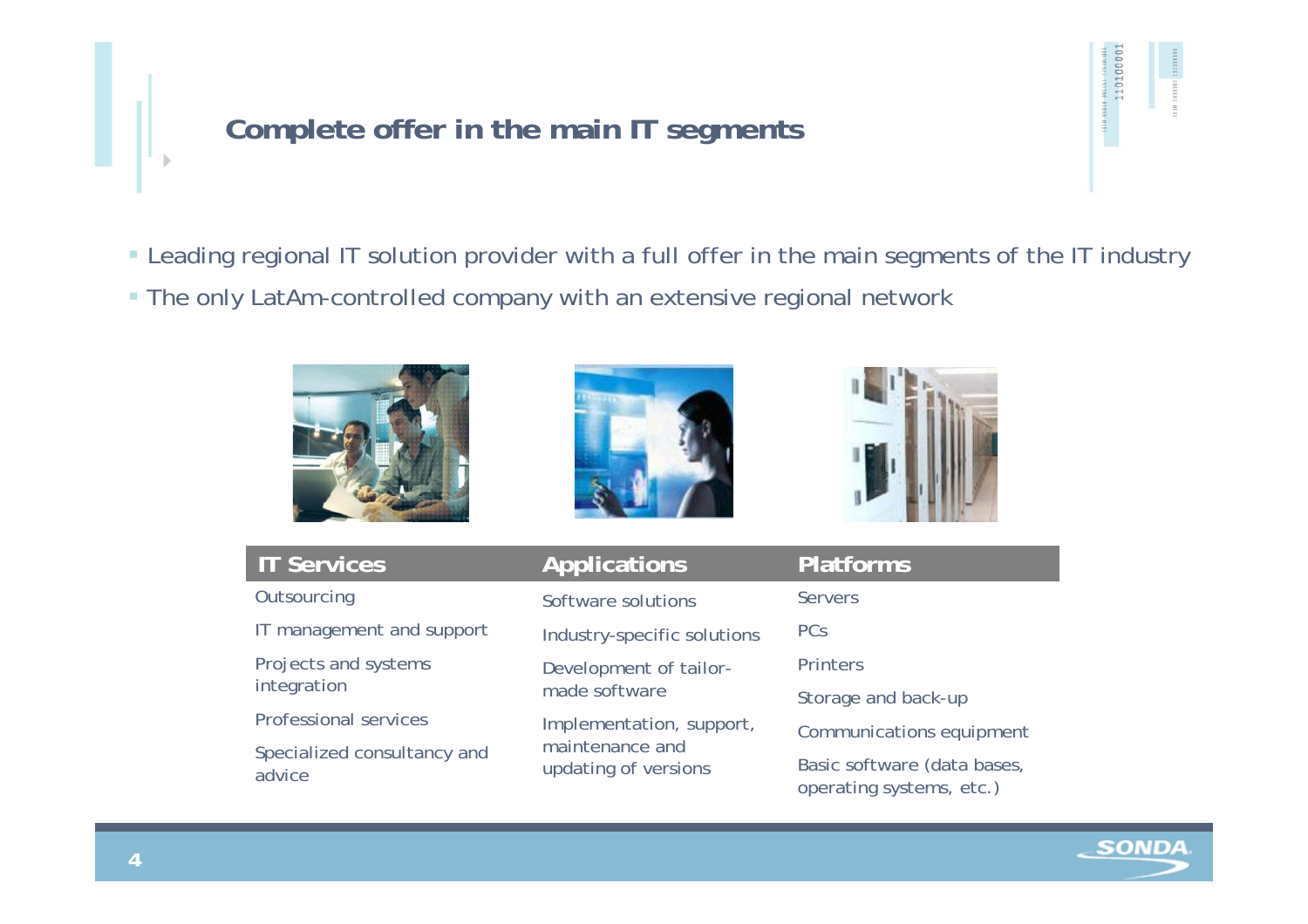### **Extensive regional network**





+50 **Offices** 

+9,000 Employees

+1,000 Cities under coverage

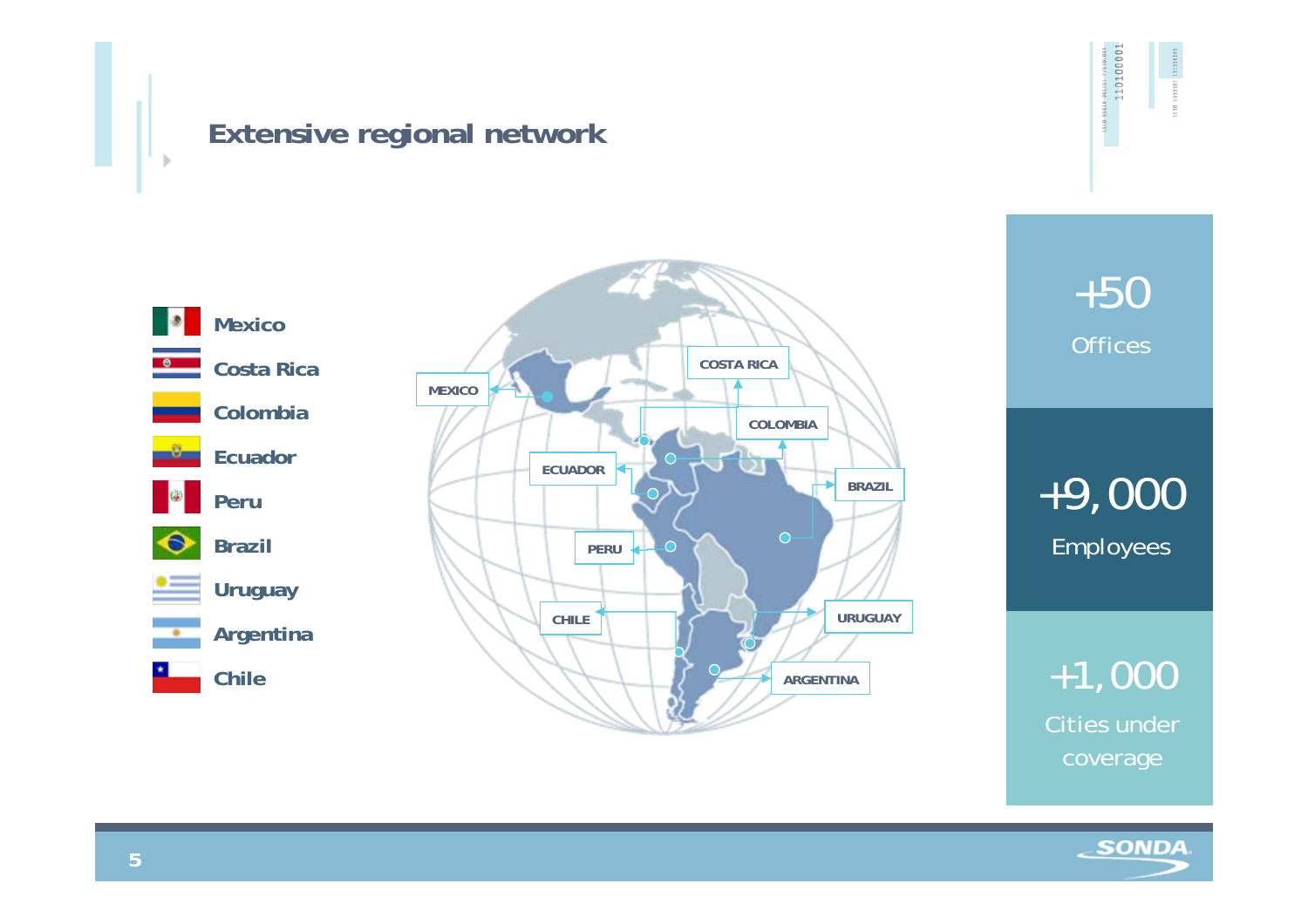# **Leading regional Full IT Solution Provider**

- Leader in Systems Integration projects, Technical Support and IT **Outsourcing**
- $\mathcal{L}_{\mathcal{A}}$  Positioned in the corporate market as an independent full IT services provider, with world class credentials and certifications
- Vast experience delivering large-scale projects with important social and economic impact
- $\mathbf{r}$  Business model based on the development of long-term relationships and proximity to customers
- $\mathcal{L}_{\mathcal{A}}$  US\$ 350 million Investment plan intended to consolidate its leading position in the region
- $\mathcal{L}_{\mathcal{A}}$  Positive financial results driven by successful regional expansion, increase of value added services and strengthening of the revenue backlog



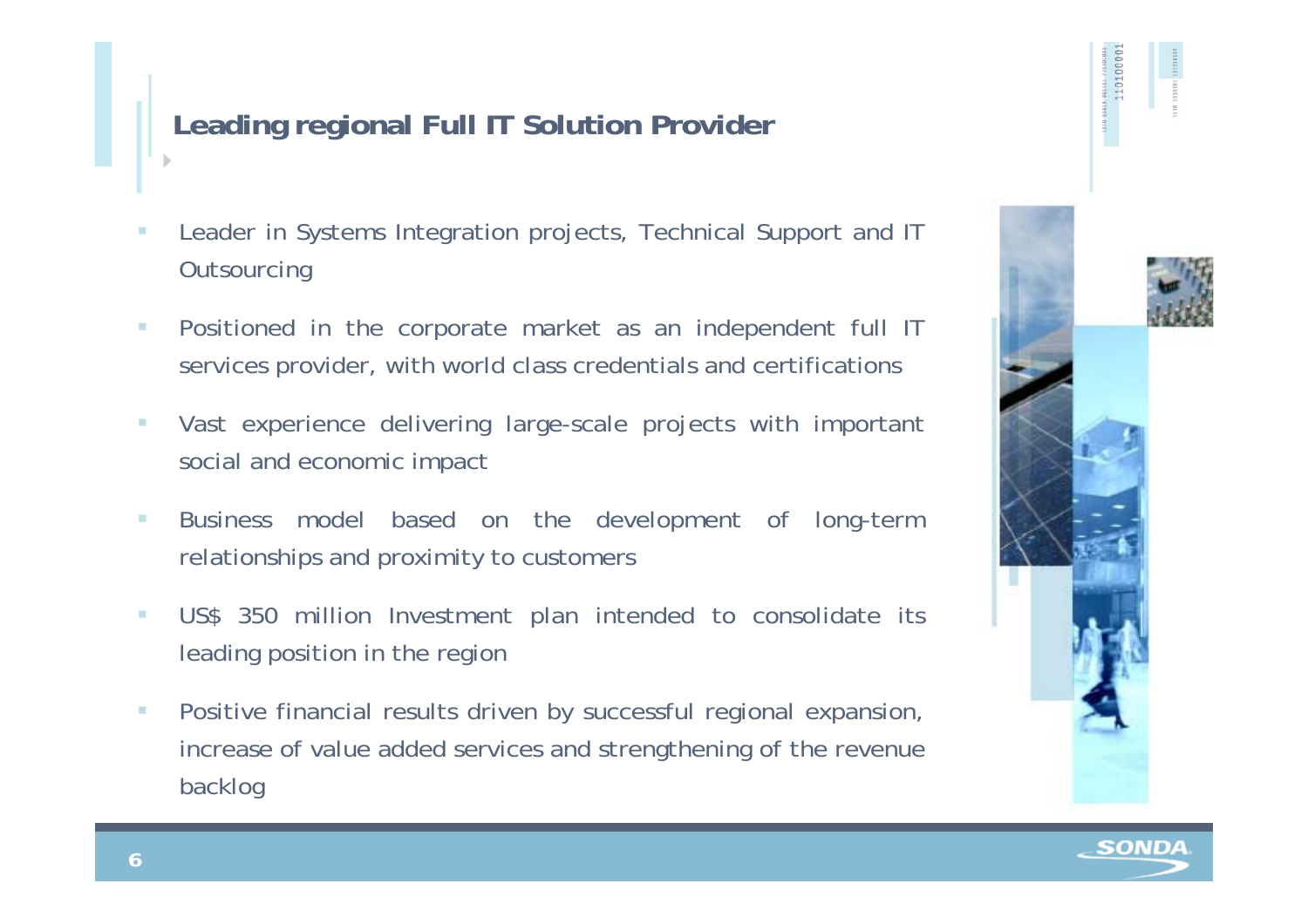# **Strong customer base**



110100001

**Our customers are leading companies in their industries**

**More than 5,000 throughout Latin America**

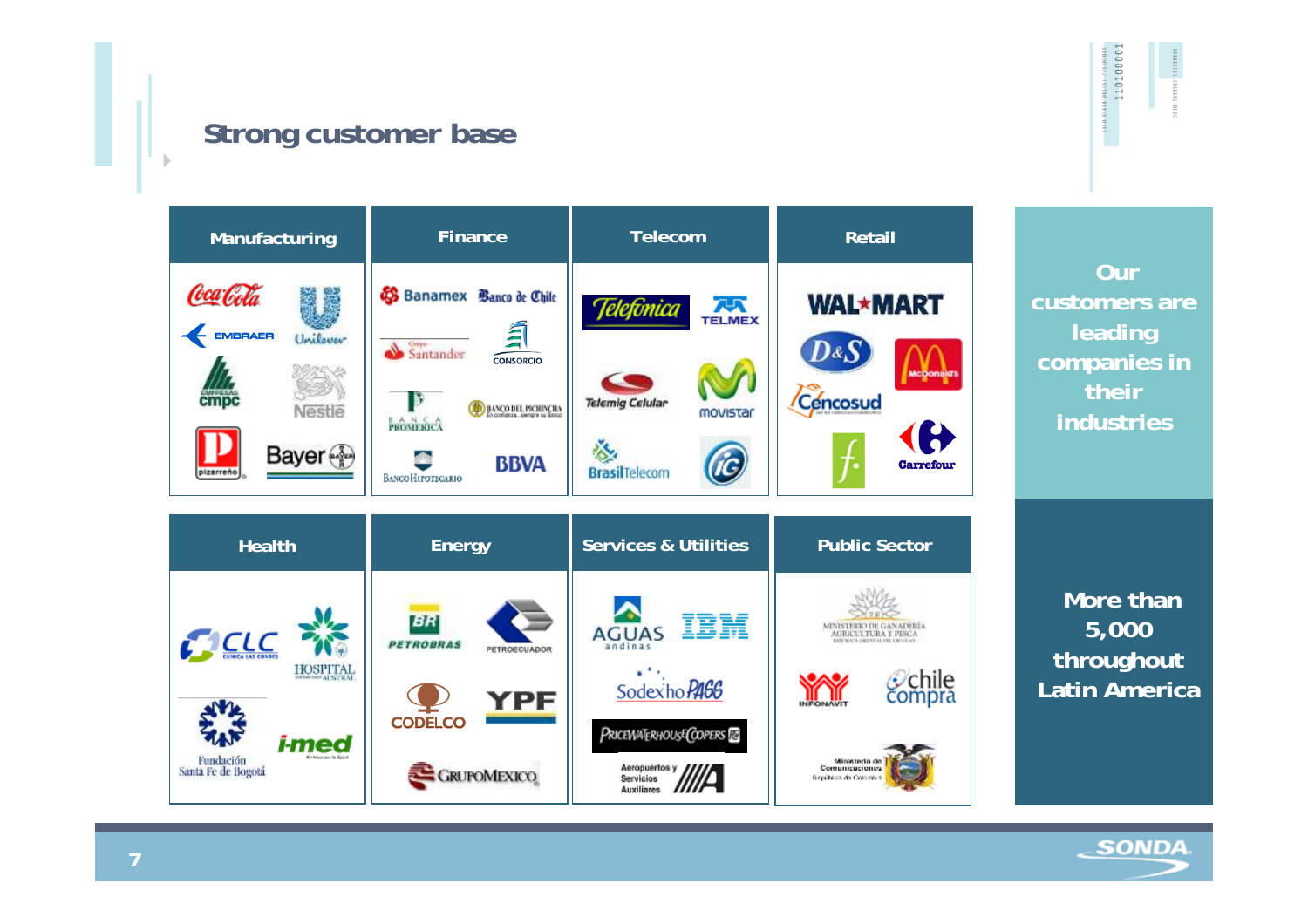# **Alliances with world class vendors**





10 1010101 1111110101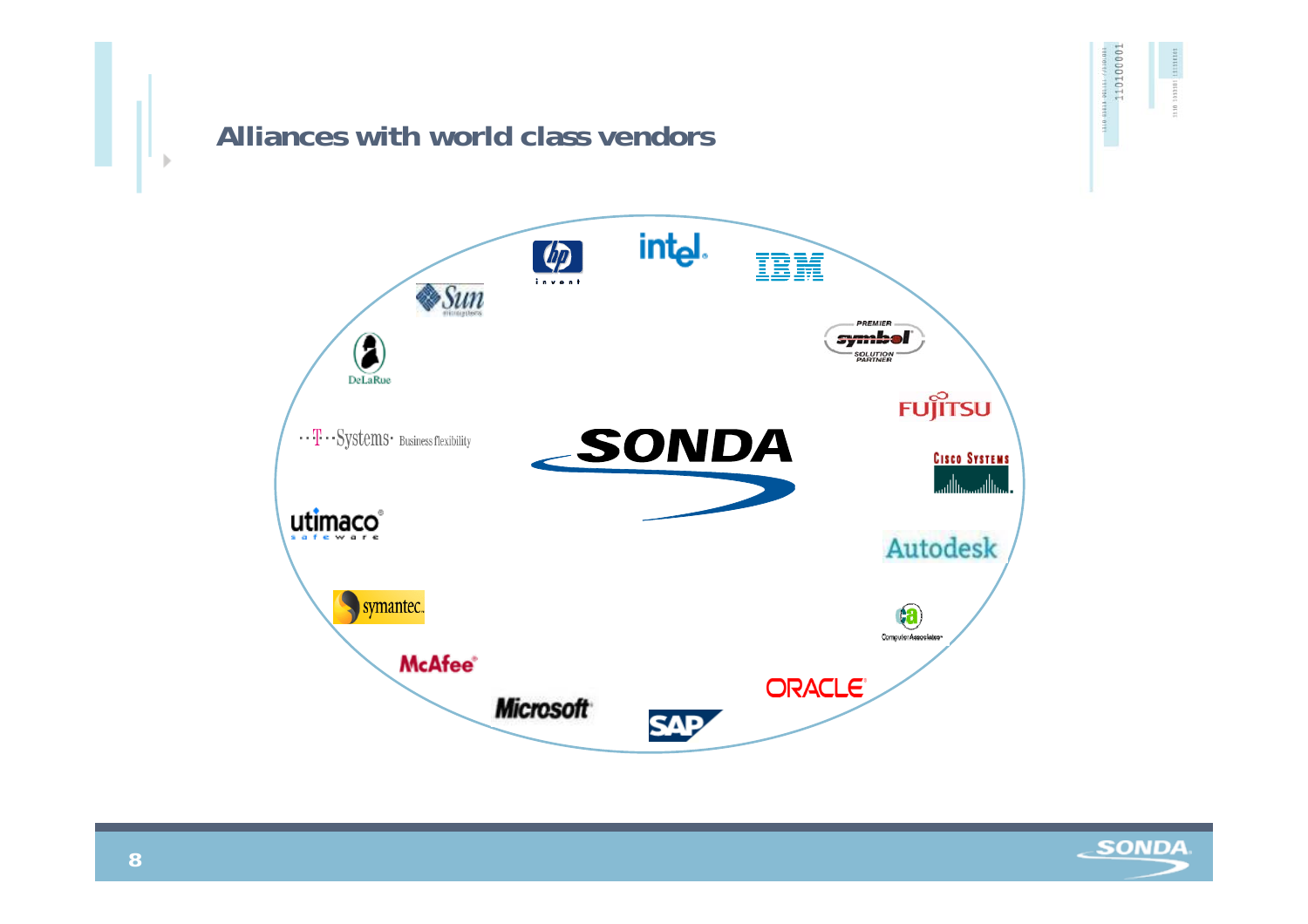### **Systematic growth in revenues and results**

#### **Consolidated revenues (US\$ thousands) Operating income (US\$ thousands)**



#### Net Income (US\$ thousands) **EBITDA** (US\$ thousands)







All figures are converted to US dollars using the month-end exchange rate of Dec 31, 2008, and considering a constant Chilean pesos base.

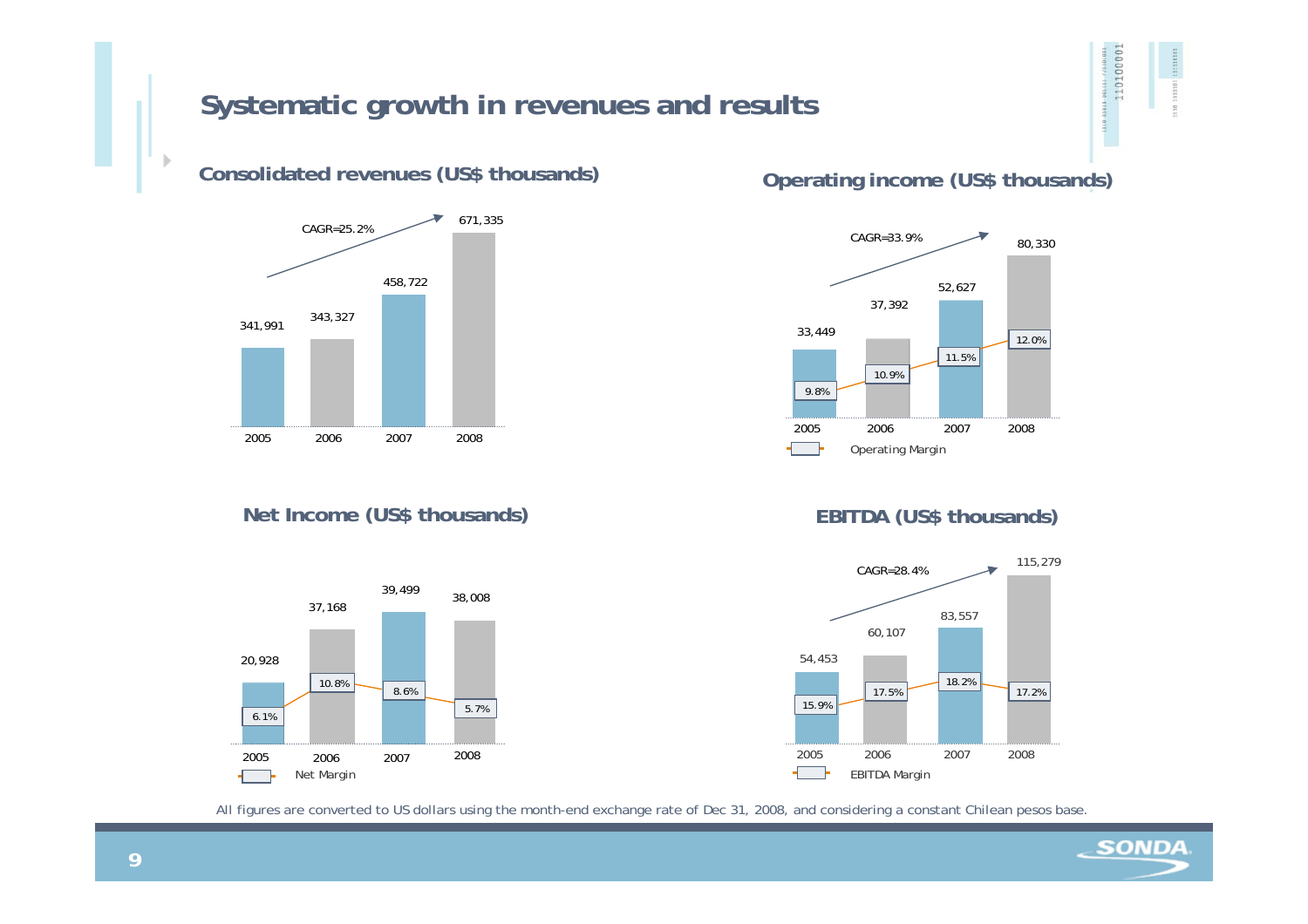# **2008 Highlights**



110100011



• One of the most important IT Services firms in Brazil

• Solid Financial Position

 $2008$ • US\$ 611.3 million in new deals signed in

| $\overline{\mathsf{u}}$ ss 671<br><b>Million</b> | Consolidated revenues with<br>46.3% of growth                 |                                   |
|--------------------------------------------------|---------------------------------------------------------------|-----------------------------------|
|                                                  | Consolidated revenues coming<br>from operations outside Chile | 56.5%                             |
| 48.4%                                            | <b>Growth in IT Services</b><br>business                      |                                   |
|                                                  | 38.0% of growth in EBITDA                                     | <b>US\$</b> 115<br><b>Million</b> |
| 39.1%                                            | Growth in new deals closed<br>compared to 2007                |                                   |

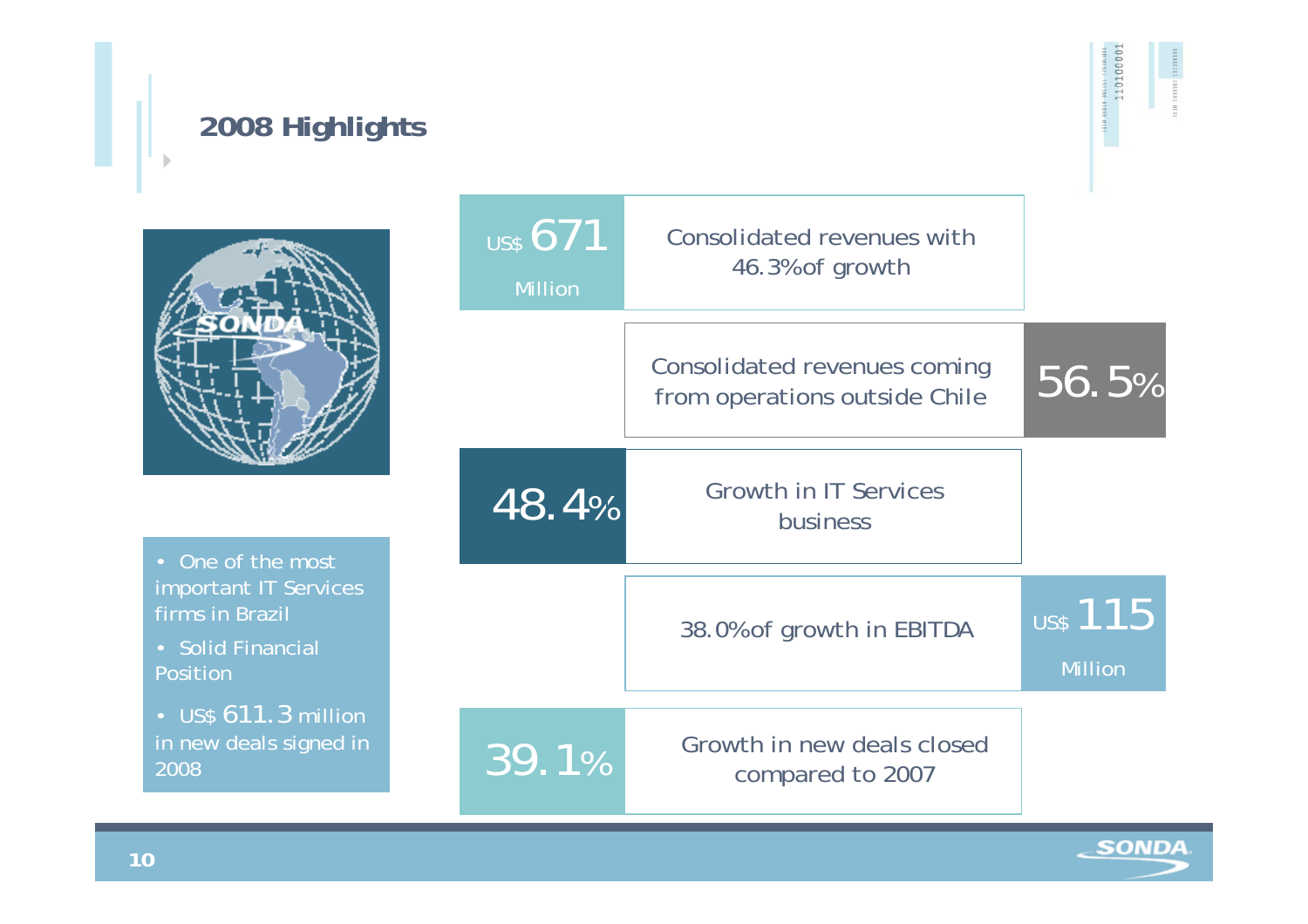# **1H09 Highlights**





11010000

• US\$ 274.2 million in new deals signed in 1H09

• US\$ 89.2 million in Cash in 1H09

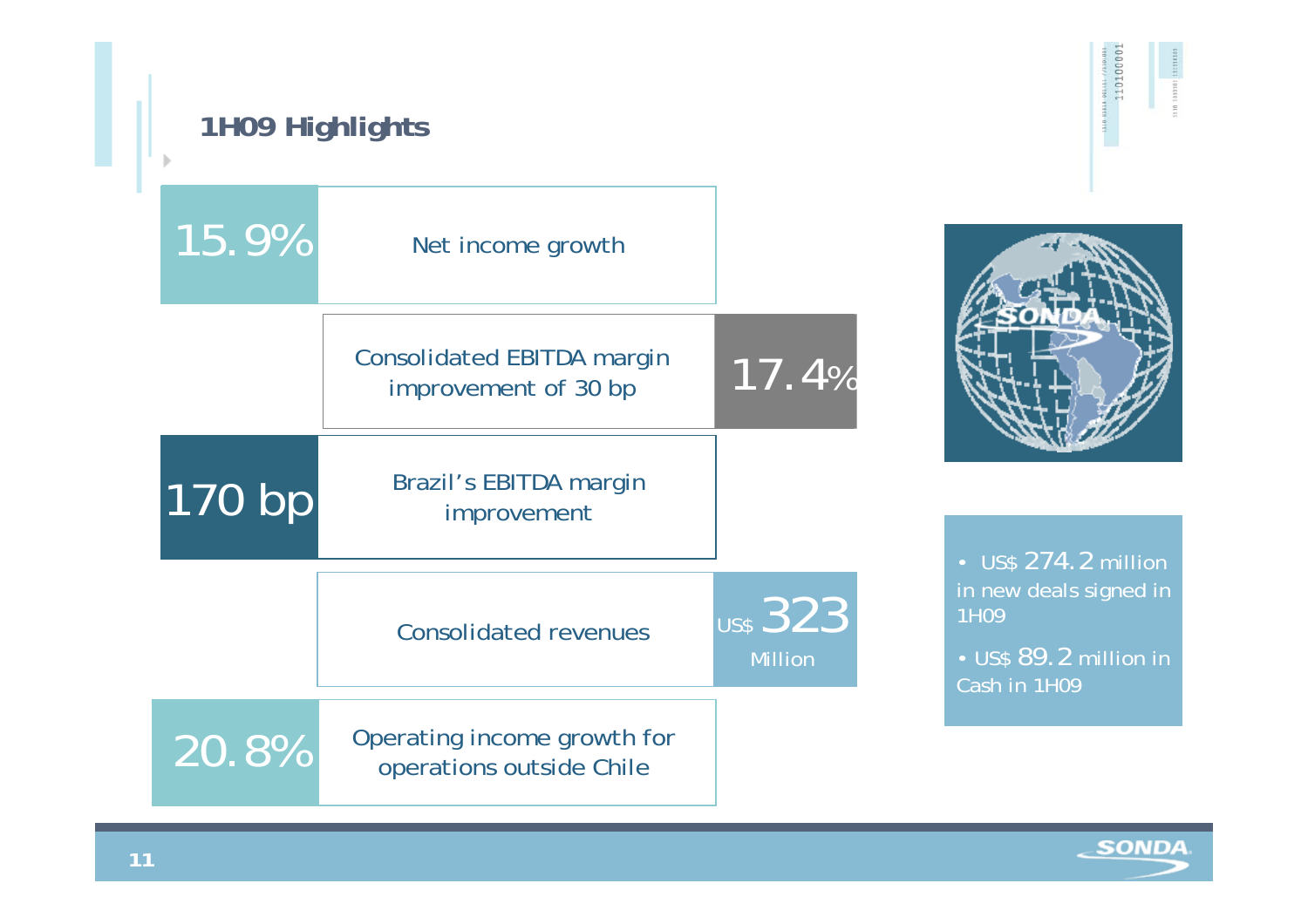# **2008 and 1H09 income statement**



| (in ThUS\$)             | 2007    | 2008    | Var%<br>07/08 | 1H08 *  | 1H09    | Var%<br>08*/09 |
|-------------------------|---------|---------|---------------|---------|---------|----------------|
| Revenues                | 458,722 | 671,335 | 46.3%         | 317,442 | 322,584 | 1.6%           |
| <b>Platforms</b>        | 127,327 | 162,422 | 27.6%         | 79,400  | 86,725  | 9.2%           |
| <b>IT Services</b>      | 289,132 | 429,112 | 48.4%         | 203,373 | 191.160 | $-6.0%$        |
| Applications            | 42.263  | 79,801  | 88.8%         | 34,670  | 44,699  | 28.9%          |
| <b>Operating Income</b> | 52,627  | 80,330  | 52.6%         | 37,165  | 36,808  | $-1.0%$        |
| <b>Operating Margin</b> | 11.5%   | 12.0%   |               | 11.7%   | 11.4%   |                |
| EBITDA                  | 83,557  | 115,279 | 38.0%         | 57,229  | 56,043  | $-2.1%$        |
| EBITDA Margin           | 18.2%   | 17.2%   |               | 18.0%   | 17.4%   |                |

- ٠ Devaluation of currencies in Latin America had a strong effect on the decrease in revenues and results reported by international operations (ex-Chile)
- a. Considering 1H08 re-expressed figures, consolidated revenues grew by 1.6% at 1H09, while operating income and EBITDA remained at similar levels to those obtained in 1H08

2007 and 2008 figures are converted to US dollars as of Dec 31, 2008, and considering a constant Chilean pesos base.

1H08 \* figures have been re-expressed using 2009 exchange rates, in order to make them comparable to 1H09 figures.

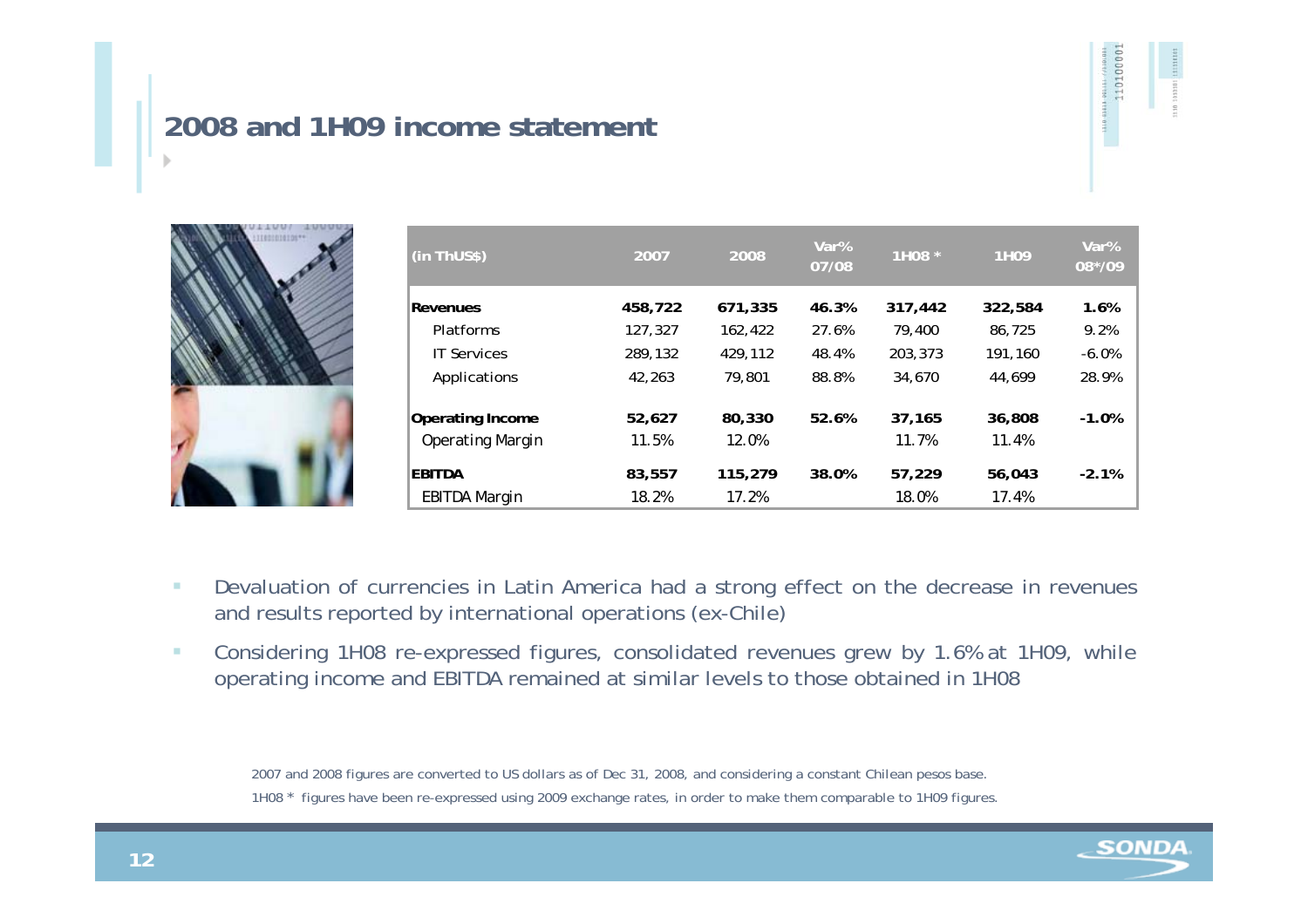# **Regional performance**

| (in ThUS\$)<br><b>CHILE</b> | 2007    | 2008    | Var %  | 1H08 *  | 1H09    | Var $%$ |
|-----------------------------|---------|---------|--------|---------|---------|---------|
| Revenues                    | 264,969 | 292,213 | 10.3%  | 156,192 | 160,562 | 2.8%    |
| Operating Income            | 38,227  | 52,826  | 38.2%  | 26,682  | 24,515  | $-8.1%$ |
| <b>Operating Margin</b>     | 14.4%   | 18.1%   |        | 17.1%   | 15.3%   |         |
| <b>EBITDA</b>               | 63,718  | 79,126  | 24.2%  | 42,430  | 39,415  | $-7.1%$ |
| <b>EBITDA Margin</b>        | 24.0%   | 27.1%   |        | 27.2%   | 24.5%   |         |
| <b>BRAZIL</b>               |         |         |        |         |         |         |
| Revenues                    | 126,193 | 267,598 | 112.1% | 105,273 | 108,249 | 2.8%    |
| Operating Income            | 8,432   | 19,065  | 126.1% | 6,164   | 7,720   | 25.2%   |
| <b>Operating Margin</b>     | 6.7%    | 7.1%    |        | 5.9%    | 7.1%    |         |
| EBITDA                      | 11,457  | 23,539  | 105.4% | 8,125   | 10,123  | 24.6%   |
| <b>EBITDA Margin</b>        | 9.1%    | 8.8%    |        | 7.7%    | 9.4%    |         |
| <b>MEXICO</b>               |         |         |        |         |         |         |
| Revenues                    | 30,074  | 33,581  | 11.7%  | 12,617  | 15,159  | 20.1%   |
| Operating Income            | 2,912   | 3,957   | 35.9%  | 1,098   | 1,632   | 48.6%   |
| <b>Operating Margin</b>     | 9.7%    | 11.8%   |        | 8.7%    | 10.8%   |         |
| <b>EBITDA</b>               | 3,271   | 4,589   | 40.3%  | 1,664   | 1,906   | 14.6%   |
| <b>EBITDA Margin</b>        | 10.9%   | 13.7%   |        | 13.2%   | 12.6%   |         |
| <b>OPLA</b>                 |         |         |        |         |         |         |
| Revenues                    | 37,486  | 77,943  | 107.9% | 38,663  | 38,614  | $-0.1%$ |
| Operating Income            | 3,055   | 4,482   | 46.7%  | 2,915   | 2,941   | 0.9%    |
| <b>Operating Margin</b>     | 8.1%    | 5.8%    |        | 7.5%    | 7.6%    |         |
| EBITDA                      | 5,111   | 8,025   | 57.0%  | 4,579   | 4,599   | 0.4%    |
| <b>EBITDA Margin</b>        | 13.6%   | 10.3%   |        | 11.8%   | 11.9%   |         |

Growth in all business lines in 2008

11010001

Results & EBITDA improvements in 2008

**Margin** improvement outside Chile in 1H09

#### Growth

in applications and platfoms businesses in 1H09

2007 and 2008 figures are converted to US dollars as of Dec 31, 2008, and considering a constant Chilean pesos base.

1H08 \* figures have been re-expressed using 2009 exchange rates, in order to make them comparable to 1H09 figures.

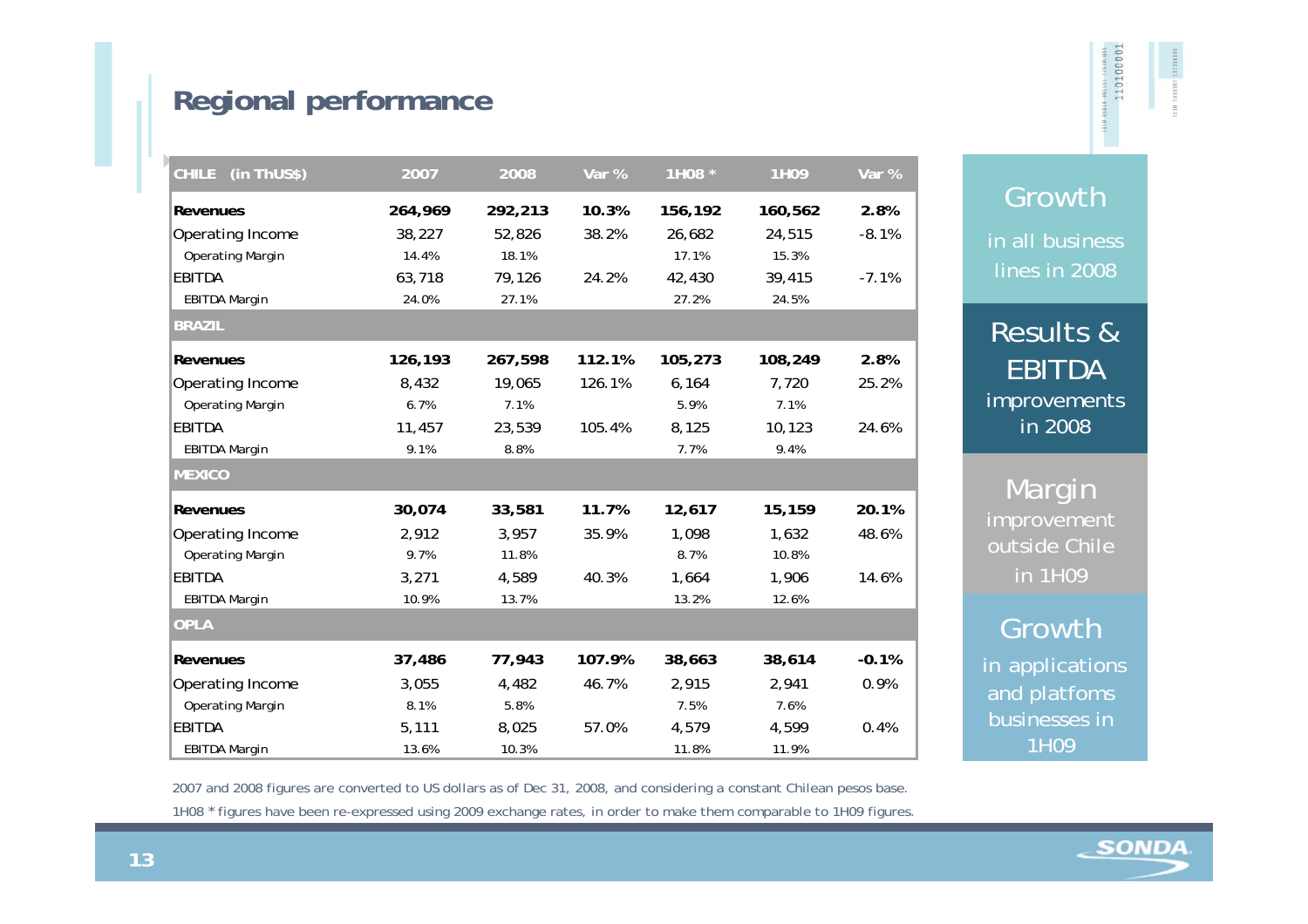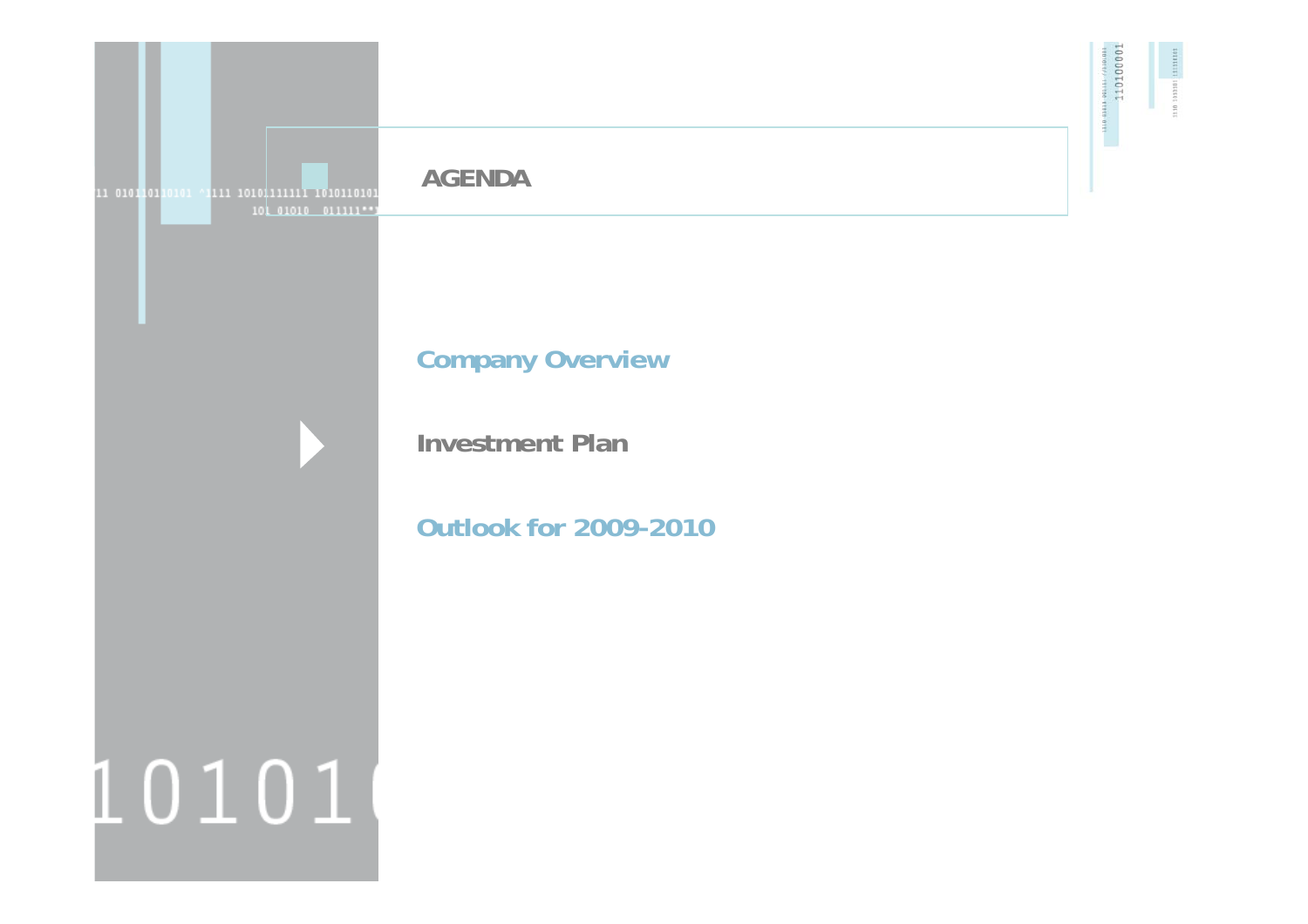#### **Investment plan**

11010000

SONDA has set the basis for a successful regional expansion

 The groundwork performed throughout the region has enabled the Company to acquire a knowledge of Latin American markets and players, develop a successful M&A and integration strategy, and execute mega-integration projects

#### **GROWTH STRATEGY**

#### Acquisitions

**Increase participation in** major outsourcing and systems integration projects in Latin America

 Broaden products and services offerings



#### **INVESTMENT PLAN**

 **US\$ 350 million** investment plan for the 2007-2009 period:

- **US\$ 200 MM** for acquisitions within Latin America;
- **US\$ 150 MM** for systems integration projects and maintenance CAPEX
- Oriented to growth opportunities mainly in Chile, Brazil, Mexico and Colombia

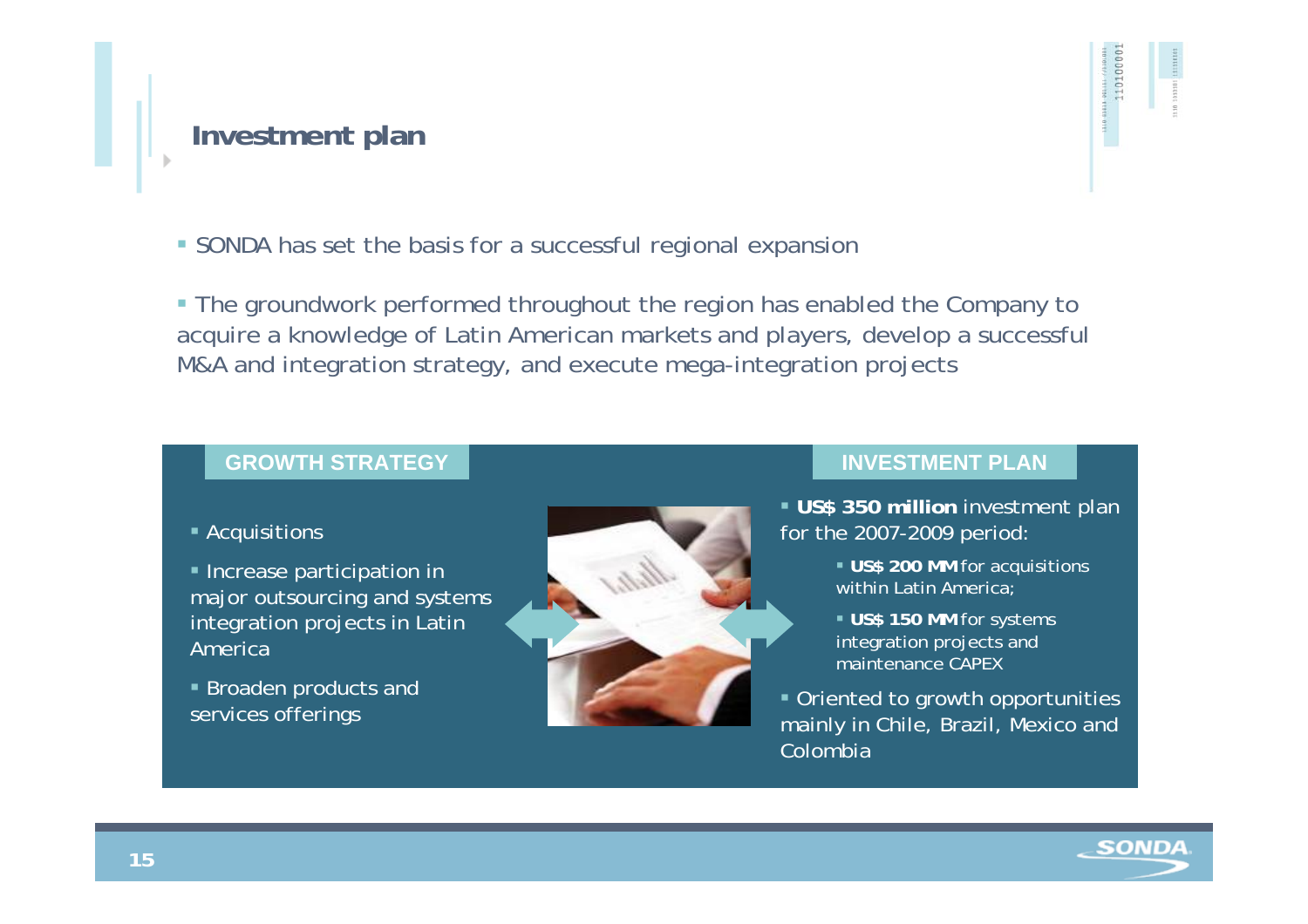

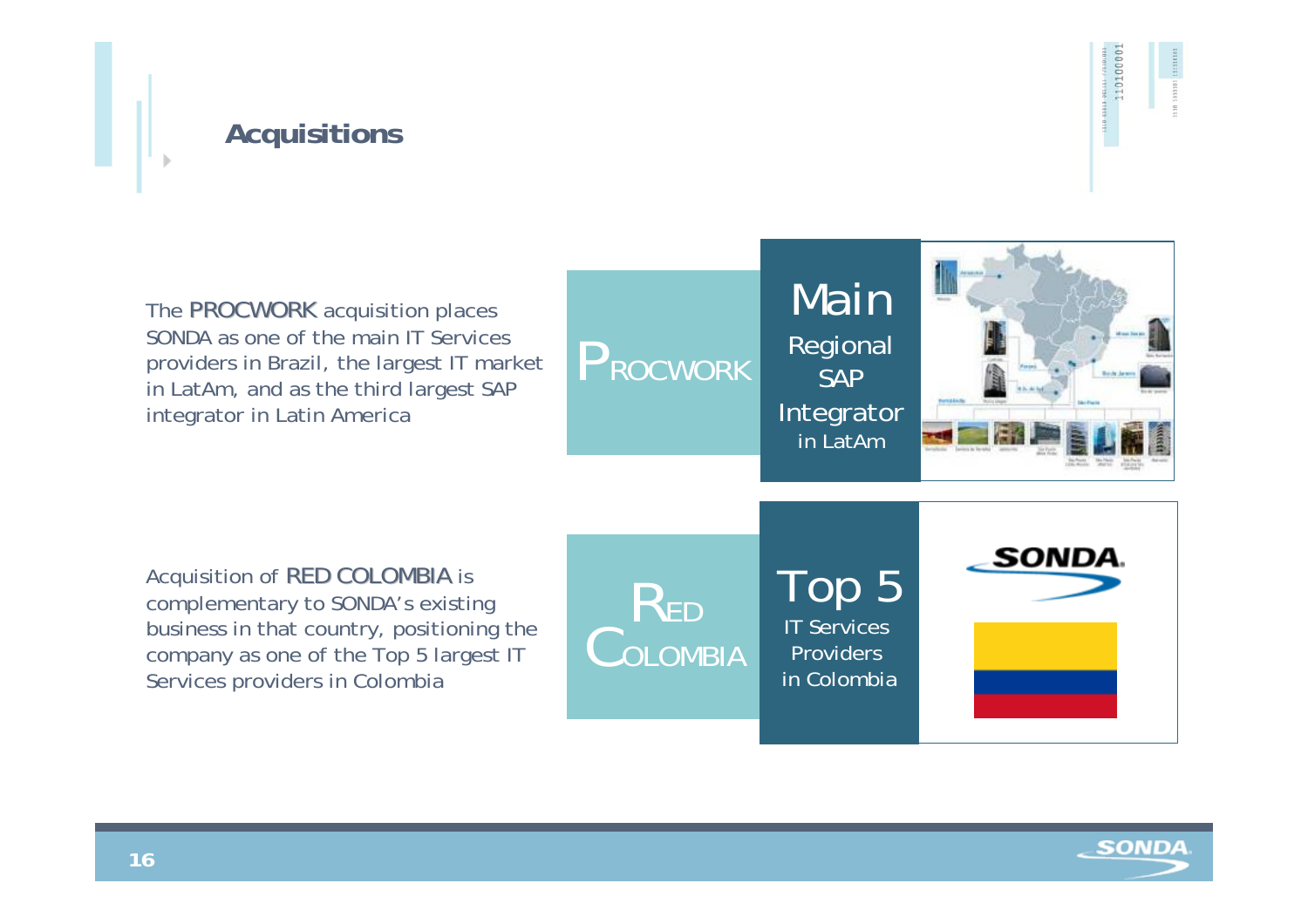

SONDA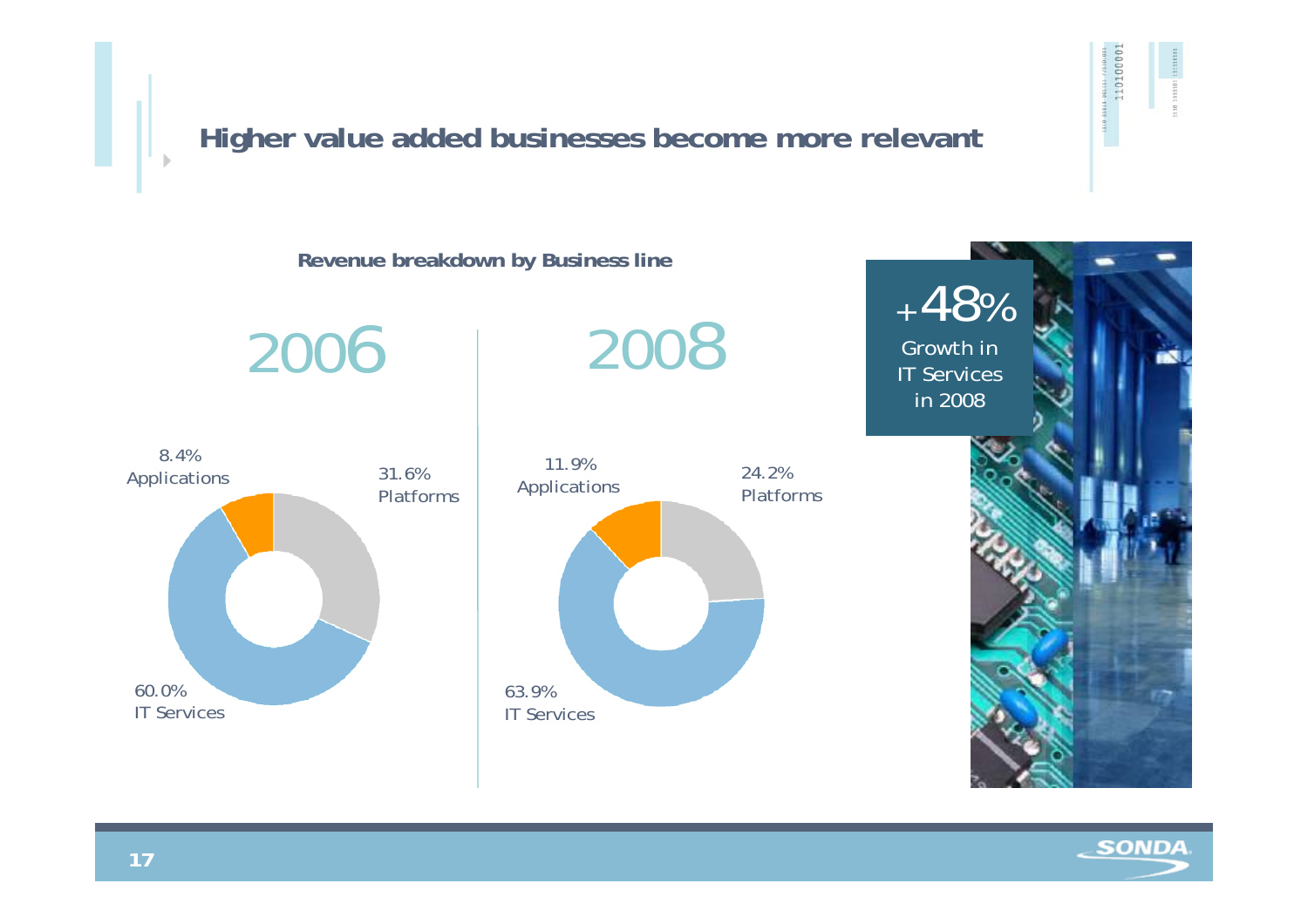#### 110100001 **Businesses outside Chile become more important Revenue breakdown by Region** + 56% 2006 2008 Revenues come from outside Chile15.5%39.9%7.7%Brazil Brazil Mexico11.2% 5.0%OPLAMexico65.6%43.5%11.6%ChileChileOPLA

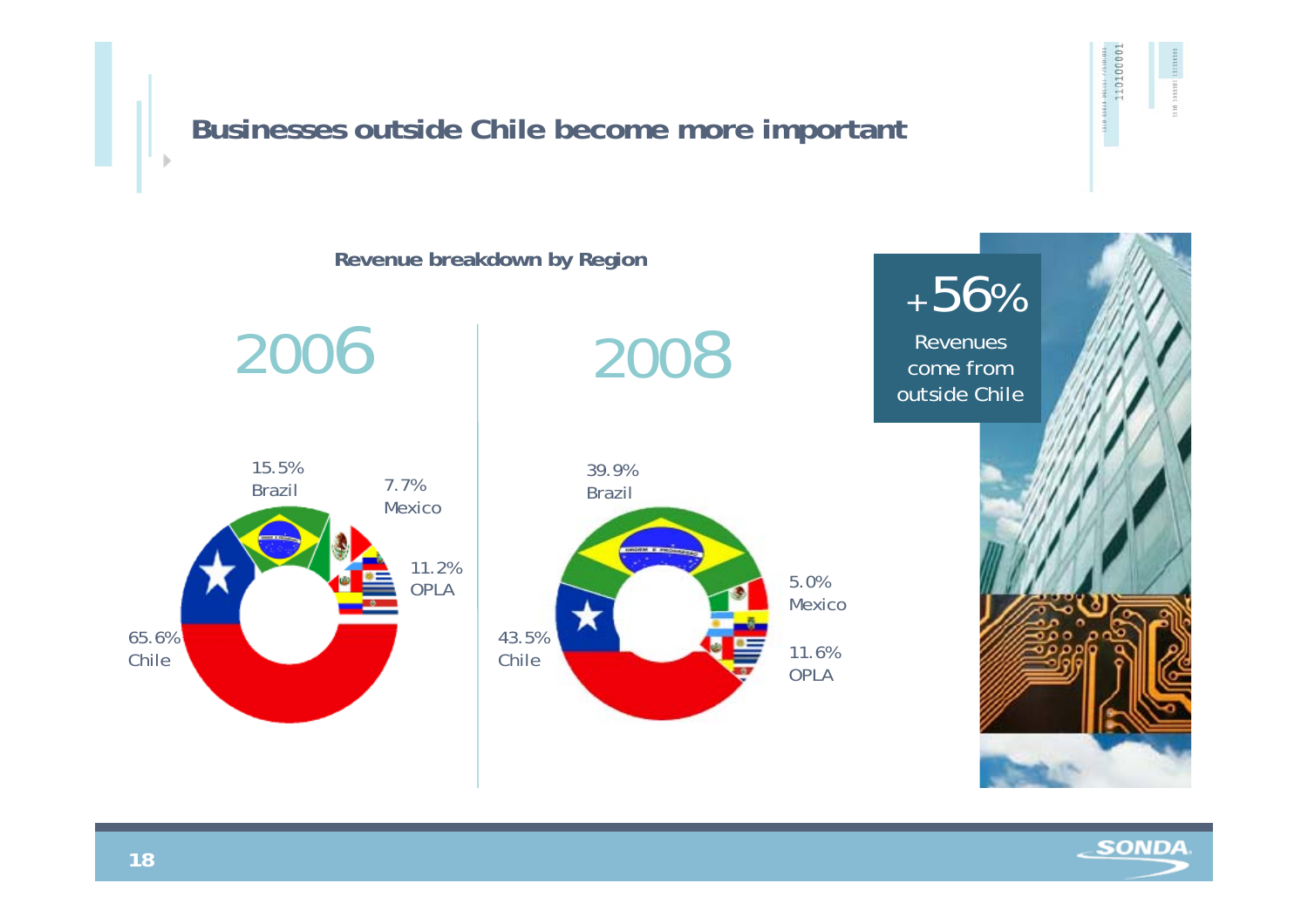

 $\epsilon$ SONDA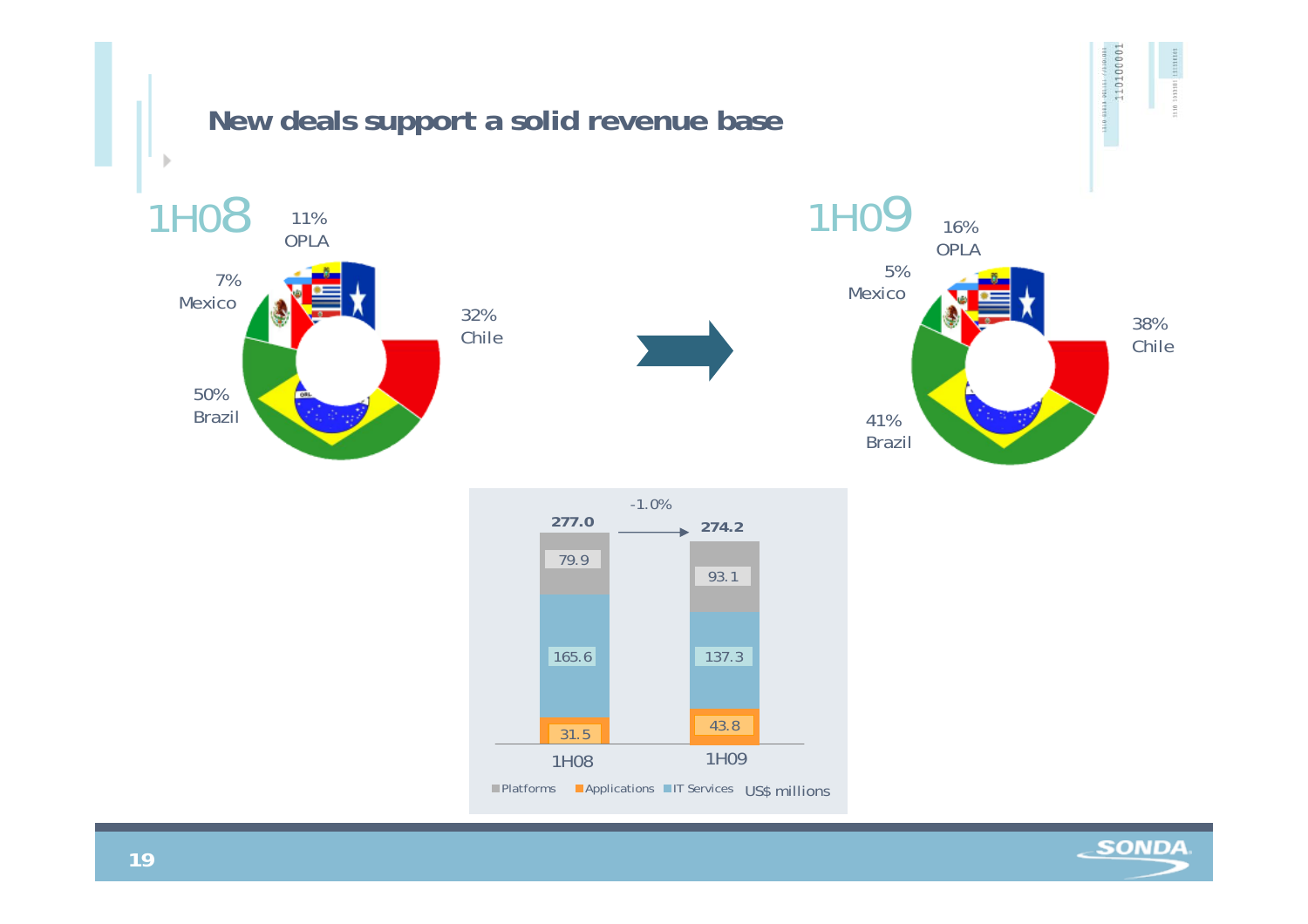**SONDA** 

**Leadership in Brazil, driving our regional consolidation**

Integral offer of IT Services

Portfolio of top-class customers (66 of the 100 largest companies in Brazil)

> Workforce of 5,500 people, including 2,200 SAP consultants

National service coverage

Attention to 175,000 IT users

79,000 SAP users served from Brazil in 4 countries (Brazil, Spain, Argentina and Chile)



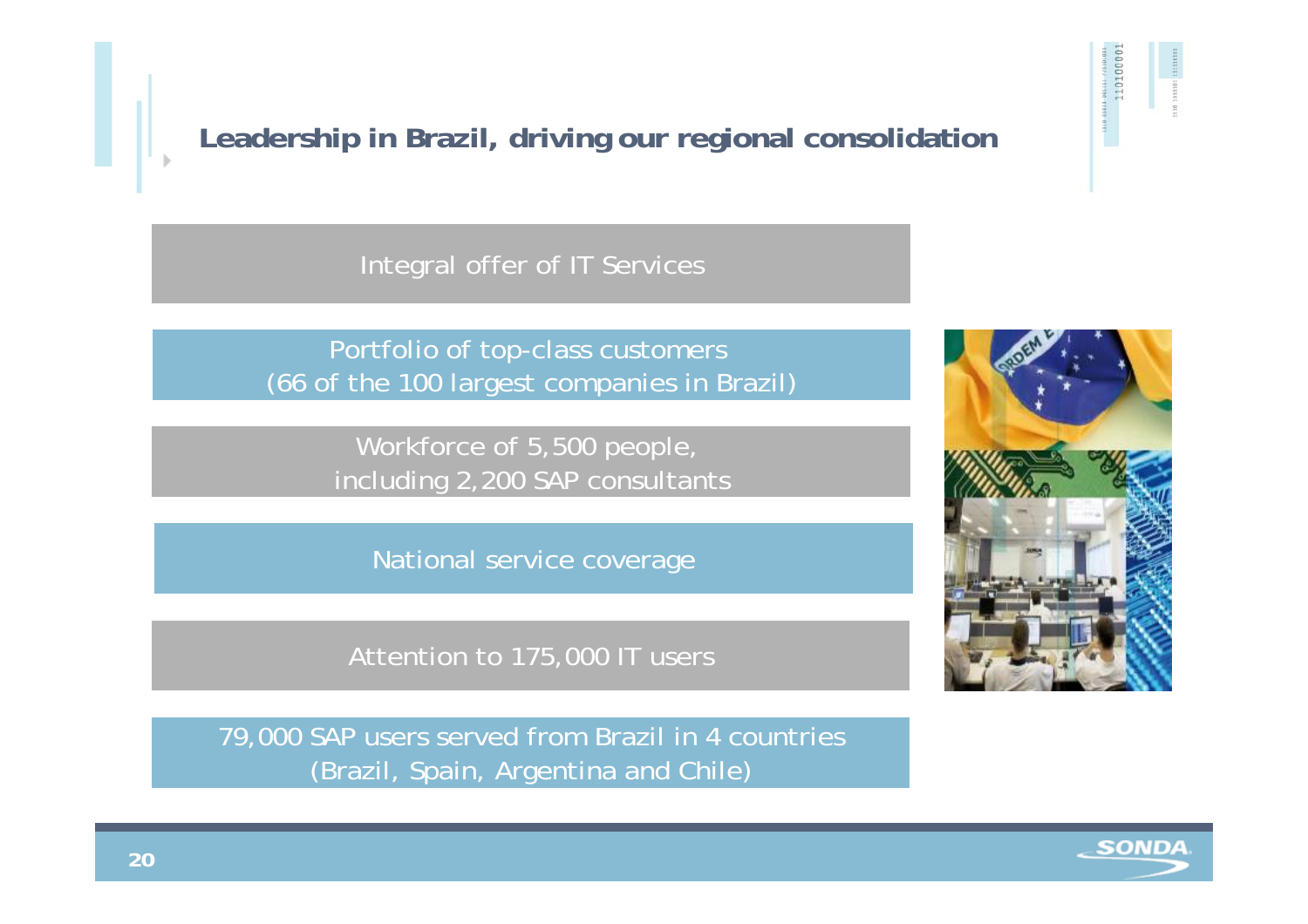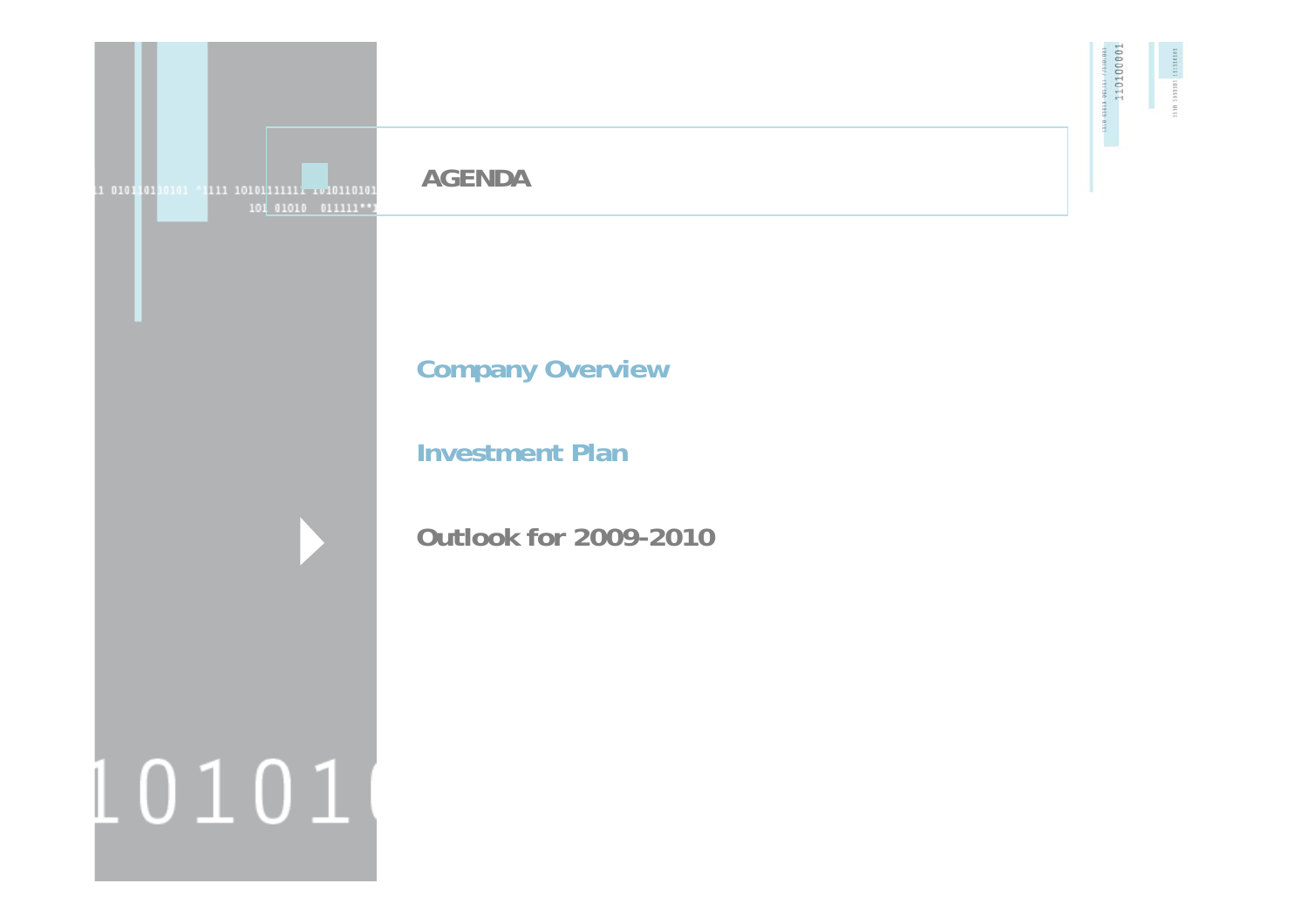## **Outlook for 2009-2010**

Relevant actor in the Brazilian IT Services Industry

Solid financial position with adequate level of cash and low debt

Focus on offering and selling full IT outsourcing services

> Deepening relationship with customer base and increase IT services cross-selling



New contracts support a solid revenue base for next years

> Organic growth and new acquisitions in line with regional strategy

Developing regional business with clients that would maximize the use of our services network

8 Growth of 8.4% in IT industry in Latam for 2010, according to IDC forecast

Take advantage of synergies and opportunities to improve margins